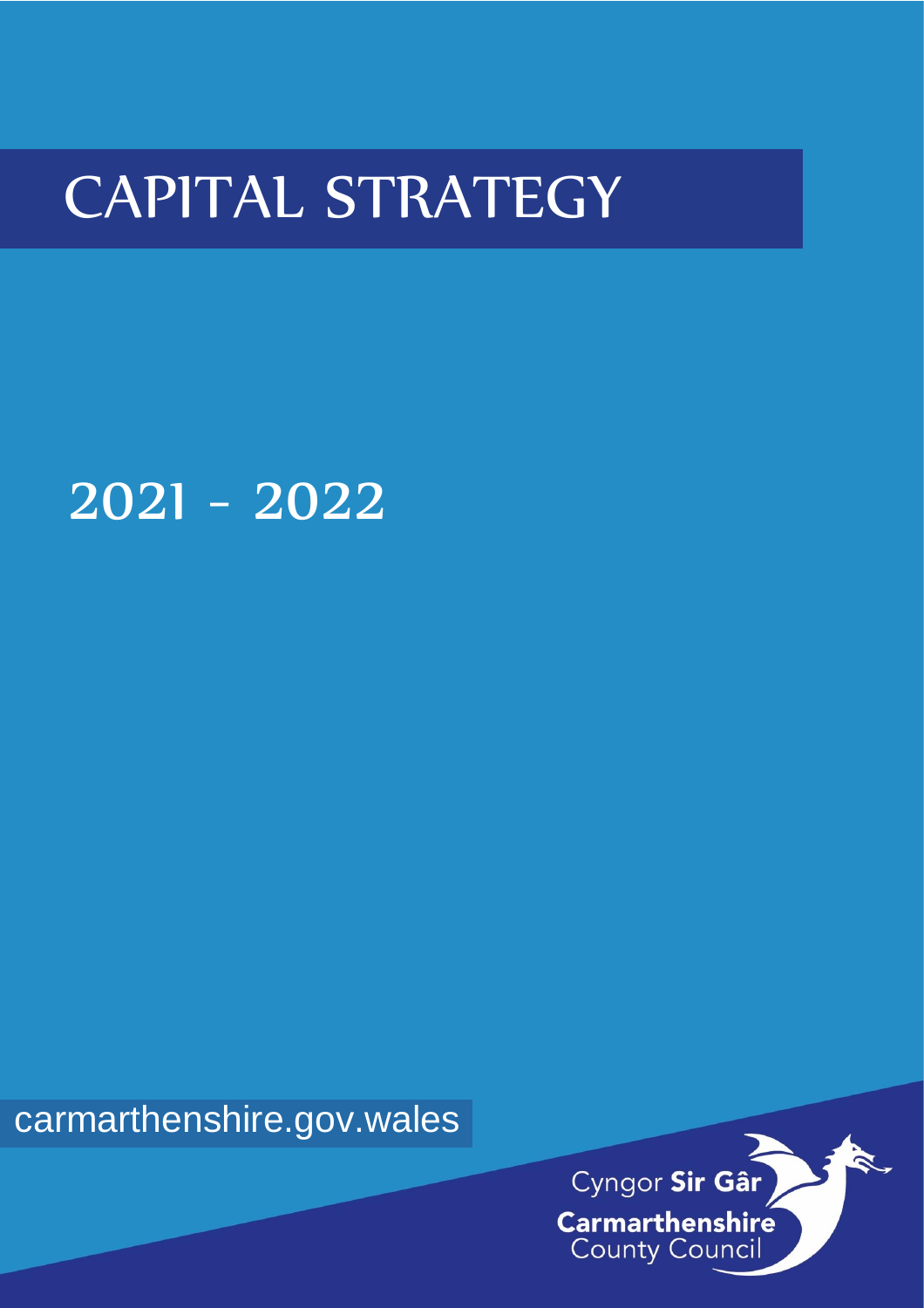### CAPITAL STRATEGY 2021-22

#### PURPOSE AND AIMS

The Prudential Code for Capital Finance in Local Authorities was updated by the Chartered Institute of Public Finance and Accountancy (CIPFA) in December 2017.

This Code dictates that "authorities should have in place a capital strategy that sets out the long-term context in which capital expenditure and investment decisions are made and gives due consideration to both risk and reward and impact on the achievement of priority outcomes."

The Capital Strategy shows how this Council makes capital expenditure and investment decisions in line with service objectives and properly takes account of:

- Stewardship / good professional practice
- Value for money
- Prudence / risks considered
- **•** Sustainability
- **•** Affordability

It sets out a framework for the selfmanagement of capital finance and examines the following areas:

- Capital expenditure and investment plans
- Treasury Management
- Prudential Indicators
- Commercial activity
- Knowledge and skills

The above considerations help to support local strategic planning, local asset management planning and effective option appraisal.

Through this Capital Strategy elected members and other stakeholders will see how future capital expenditure, capital financing and treasury management activities will contribute to the provision of services, together with a summary of how associated risks are managed

and the implications for future financial sustainability. It also highlights the governance framework required to ensure the Strategy is delivered.

#### ECONOMIC BACKGROUND

It is important to set out the external environment in which Carmarthenshire County Council is currently operating. One of the key factors that impact directly on the capital programme is the reduced revenue funding for local government. Owing to the pressure on public finances, the funds allocated from the Welsh Government to this council to run its services is substantially lower than in recent years. Carmarthenshire will continue to identify, plan, fund and invest longer term in non-current assets in order to help the council deliver departmental strategies and wider plans. 2020 was an unprecedented year. The response to the Covid-19 pandemic has given rise the need to reprioritise our capital strategy and capital programme to reflect the desire to boost local businesses and local economies.

#### CARMARTHENSHIRE'S STRATEGIC RESPONSE

In considering capital implications, the authority takes into consideration the requirements of the Wellbeing of Future Generations (Wales) Act 2015. The Act requires that we must carry out sustainable development, improving the economic, social environmental and cultural well-being of Wales. The Act requires us to look at the longterm prevention of recurring problems, integrating our approach, collaborating with others and involving stakeholders. Carmarthenshire's Well Being objectives have a direct impact on the Council Capital Strategy. Some of these include:

- Start Well help to give every child the best start in life and improve their early life experience
- Live Well increase the availability of rented and affordable homes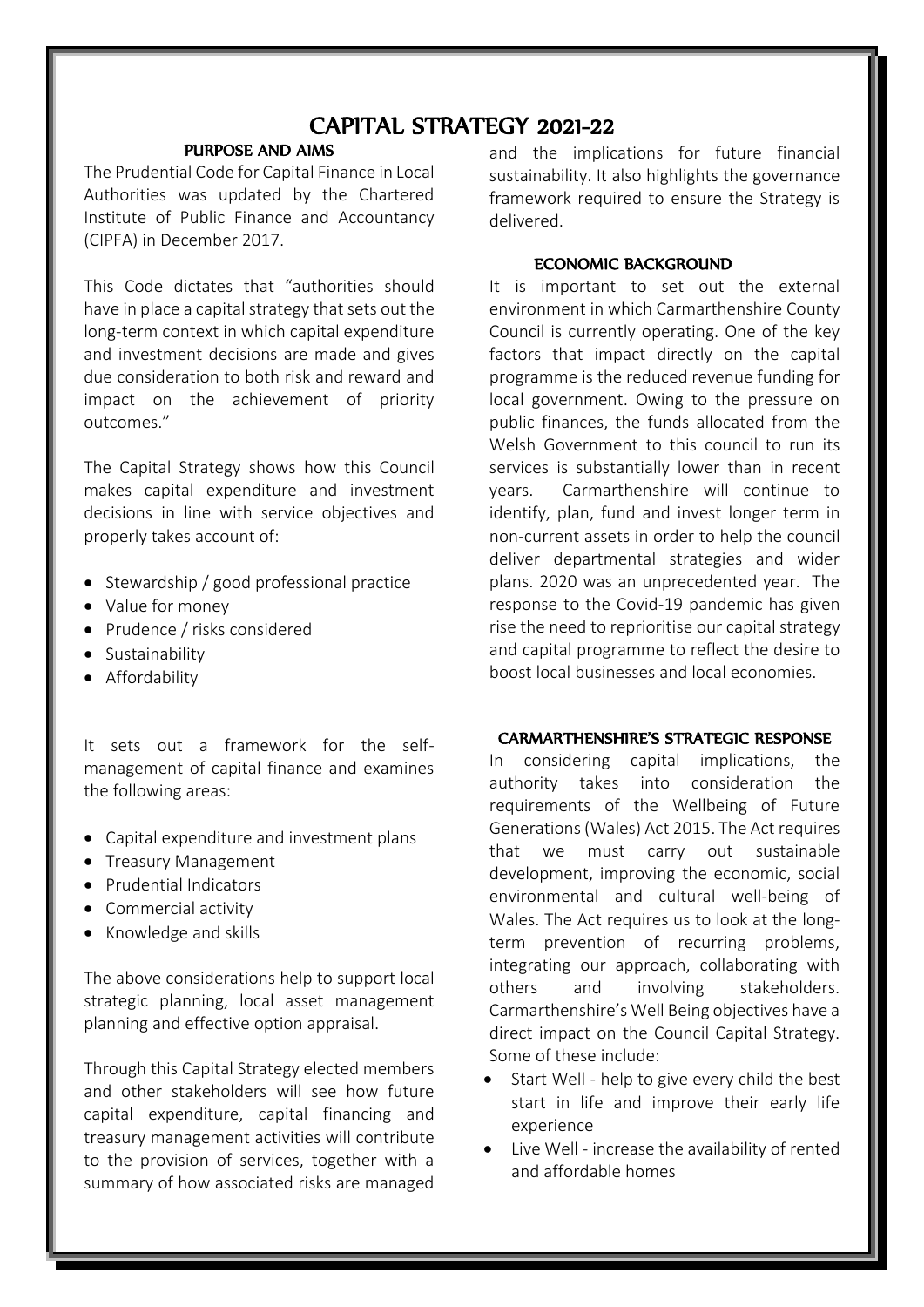- Age Well support the growing numbers of older people to maintain dignity and independence in their later years
- In a Healthy and Safe Environment improve the highway and transport infrastructure and connectivity

This Capital Strategy supports Carmarthenshire's Well-being Objectives. Consideration is also increasingly given to the authority's *Net Zero Carbon Plan.*

#### WHAT IS CAPITAL EXPENDITURE?

Capital expenditure is expenditure on noncurrent assets such as Property, Plant and Equipment, Investment Properties and Heritage Assets. This would include the acquisition or construction of new assets, together with any subsequent expenditure on major upgrades or development work to those assets.

Expenditure which adds to and does not merely maintain the value of an existing asset, should be treated as capital, if it yields benefits to the authority and the services it provides for a period of more than one year.

Capital expenditure is defined by legislation as:

- the acquisition, reclamation, enhancement or laying out of land,
- the acquisition, construction, preparation, enhancement or replacement of roads, buildings and other structures,
- the acquisition, installation or replacement of moveable or immovable plant,
- machinery, apparatus, vehicles and vessels.

An understanding of what constitutes capital expenditure is fundamental to realising the benefits that an authority can obtain under the Prudential framework. Unless expenditure qualifies as capital it will normally fall outside the scope of the framework and be charged to revenue in the period that the expenditure is incurred. If expenditure meets the definition of capital, there may be opportunities to finance the outlay from capital receipts (funds raised from the sale of surplus assets e.g. a former school site) or by spreading the cost over future years' revenues (i.e. through Minimum Revenue Provision).

#### CARMARTHENSHIRE'S APPROACH TO CAPITAL **INVESTMENT**

A [Managing Capital](http://intranet/media/485699/managing-capital.pdf) procedure document has been adopted as a policy for the Authority. Within this document Carmarthenshire's approach to capital investment is conveyed. A sub-strategy that feeds into the Authority's overall Corporate Strategy is the Capital Programme. The Programme is closely linked to various other sub-strategies such as the Corporate Asset Management Plan, Local Transport Plan, Digital Transformation Strategy and the Service Departments' Business Plans. The 'Managing Capital' document explains that the aim is to deliver projects and outputs that meet the set objectives. The Capital Programme is prepared and approved on a five-year forward plan basis in order to:

- Provide a detailed implementation plan to enable the high-level objectives to be realised,
- Provide a financial commitment to allow enough time to adequately plan,
- design and implement future schemes and projects,
- Provide an overview of the likely future commitments arising from current schemes.

Carmarthenshire's Capital Strategy defines and outlines its approach to capital investment and is fundamental to the Council's financial planning processes. It aims to ensure that:

- Capital expenditure contributes to the achievement of the Council's strategic plan,
- An affordable and sustainable capital programme is delivered,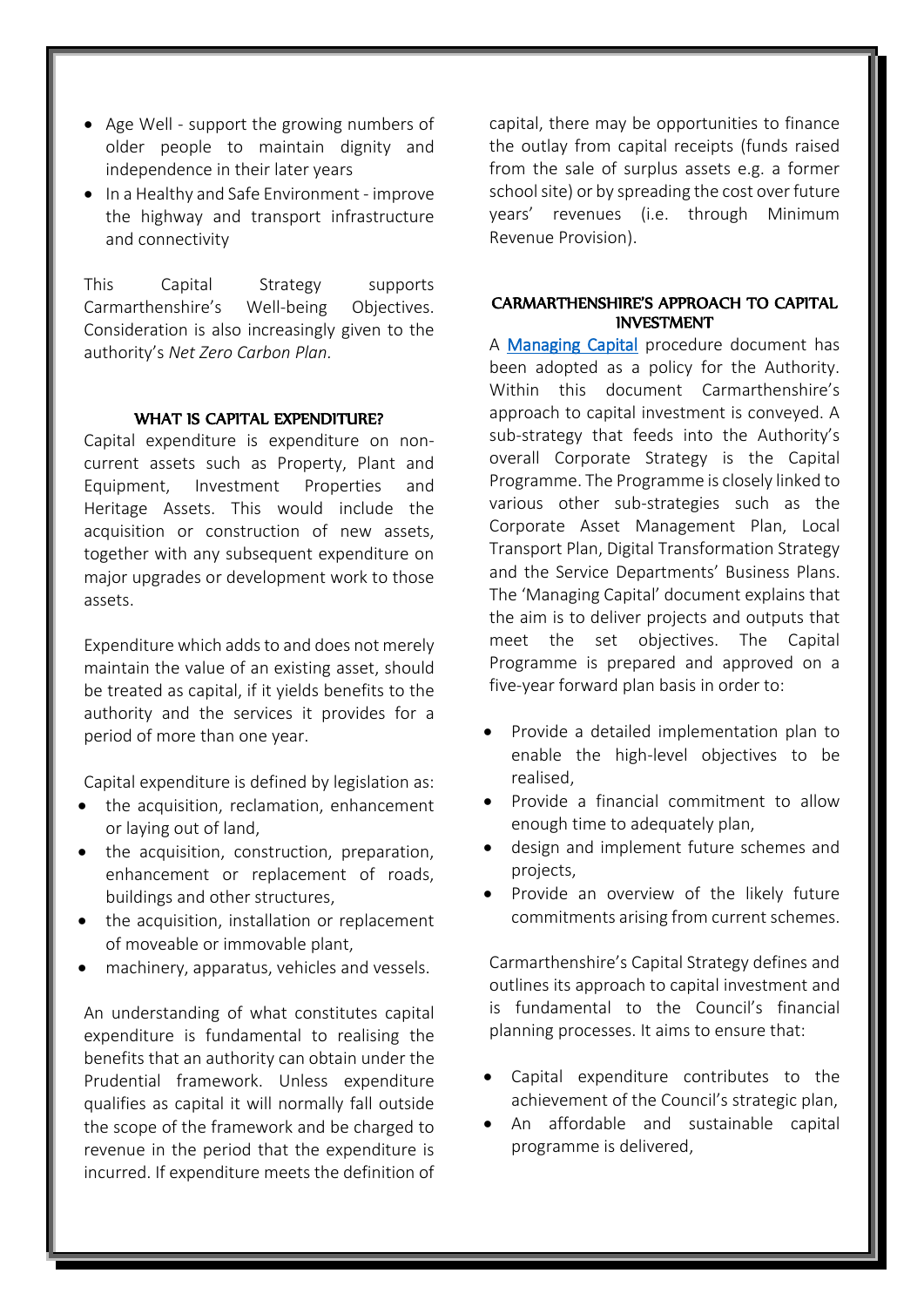- Use of resources and value for money is maximised,
- A clear framework for making capital expenditure decisions is provided,
- A corporate approach to generating capital resources is established,
- Access to enough long-term assets to provide services are acquired and retained,
- Invest to Save initiatives to make efficiencies within the Council's revenue budget are encouraged,
- An appraisal and prioritisation process for new schemes is robust.

#### GOVERNANCE FRAMEWORK

It is important given the risks surrounding Capital Projects that the appropriate Governance framework is in place:

All capital expenditure must be carried out in accordance with the financial regulations. The expenditure must comply with the statutory definition of capital purposes as defined within this document and wider financial standards. The Capital Programme approved by Full Council as part of the Council's annual budget report sets the capital funding availability for the Council, the prioritisation of funding and the schemes receiving entry into the Capital Programme. All schemes are formally approved into the capital programme by following a process as set out in the financial regulations. Officers are not authorised to commit expenditure without prior formal approval as set out in the financial regulations. Each scheme must be under the control of a responsible person/project manager.

#### Capital Programme Approvals

# Ì  $\ddot{\phantom{0}}$ J ļ **September**  $\mathbf{r}$ I l Q J ļ Į ï  $H \sim I$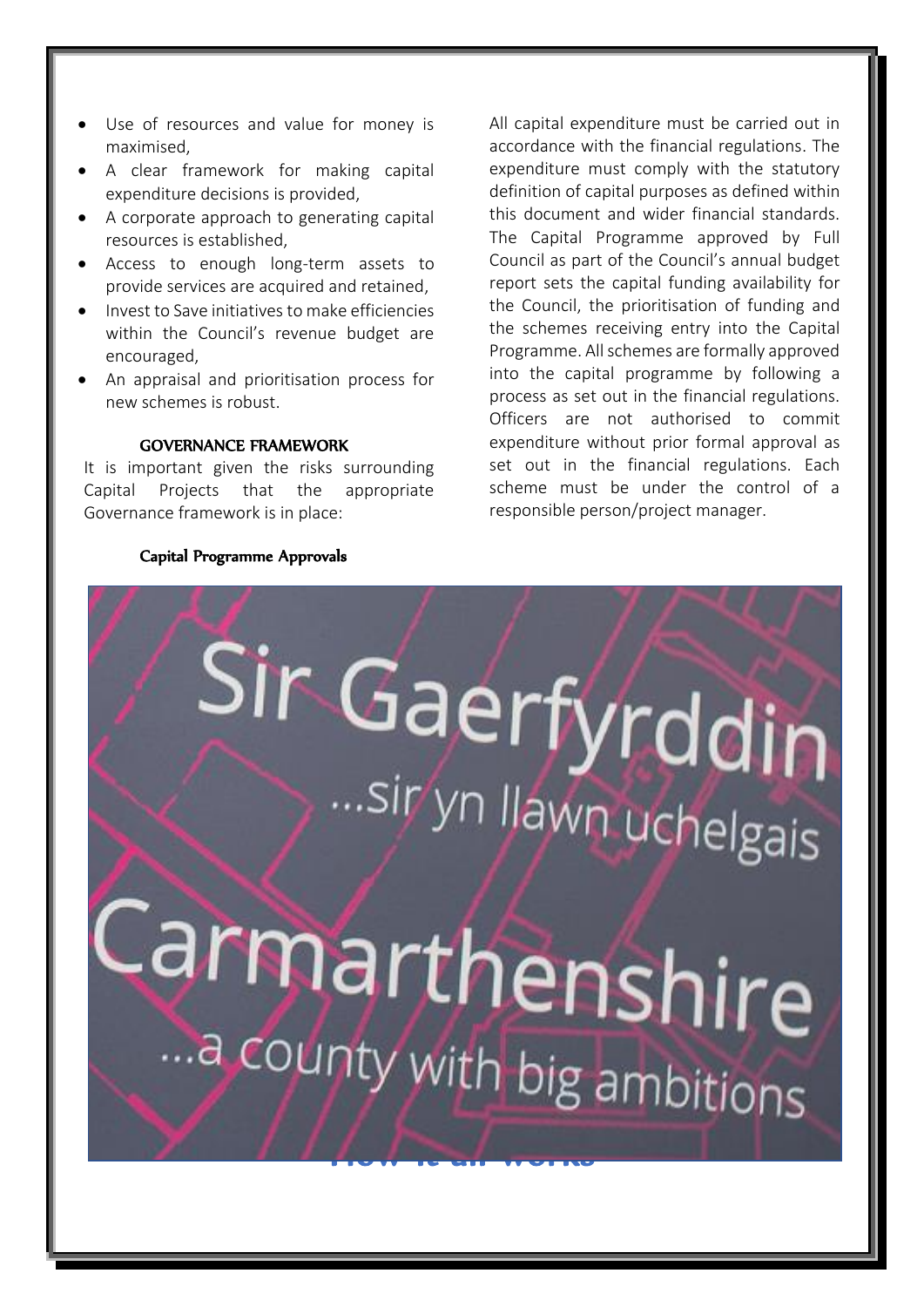

This Strategy is intended to maximise the financial resources available for investment in service provision and improvement within the framework of the Medium-Term Financial Plan. Whilst at the same time ensuring that each business case has a robust self-sustaining financial model that delivers on the wider outcomes of the strategy.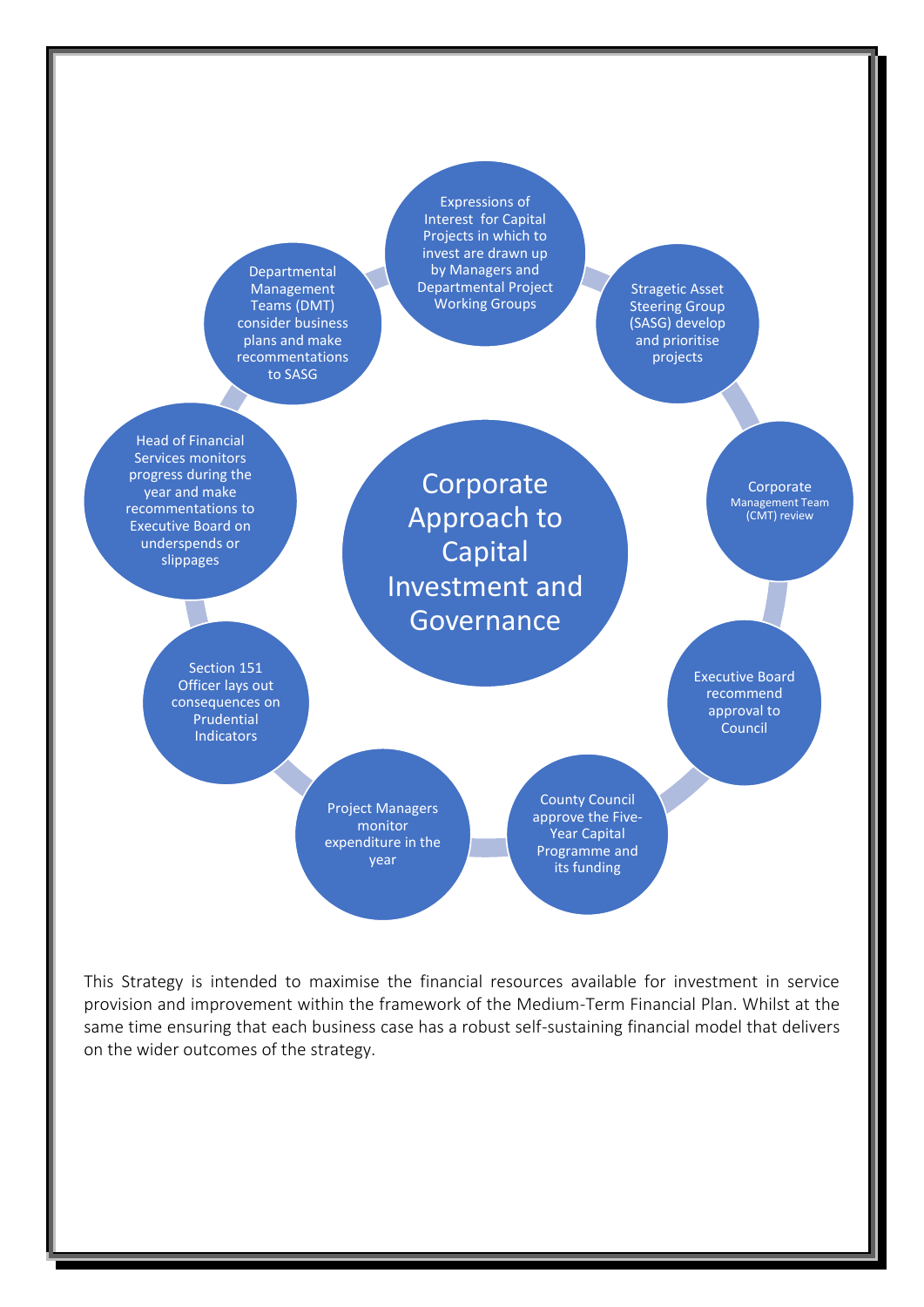## **Sources of Funding**

apital receipts – cash<br>aised from the sale of<br>and and buildings that the<br>ouncil no longer needs.

We can make contributions from the annual allocations given to departments to run their services and from any savings we have made from not spending allocations in previous years. -Just like your savings This is called revenue financing & reserves.



Money we borrow to pay for our building costs. (just like a mortgage). **Welsh Government give** us some funds to pay for the interest, the rest is repaid from savings. The council only borrows money if it can sustain the repayments.

#### **The Welsh**

**Government and** other organisations<br>like the National lottery give us money for specific projects. These are call grants and contributions.





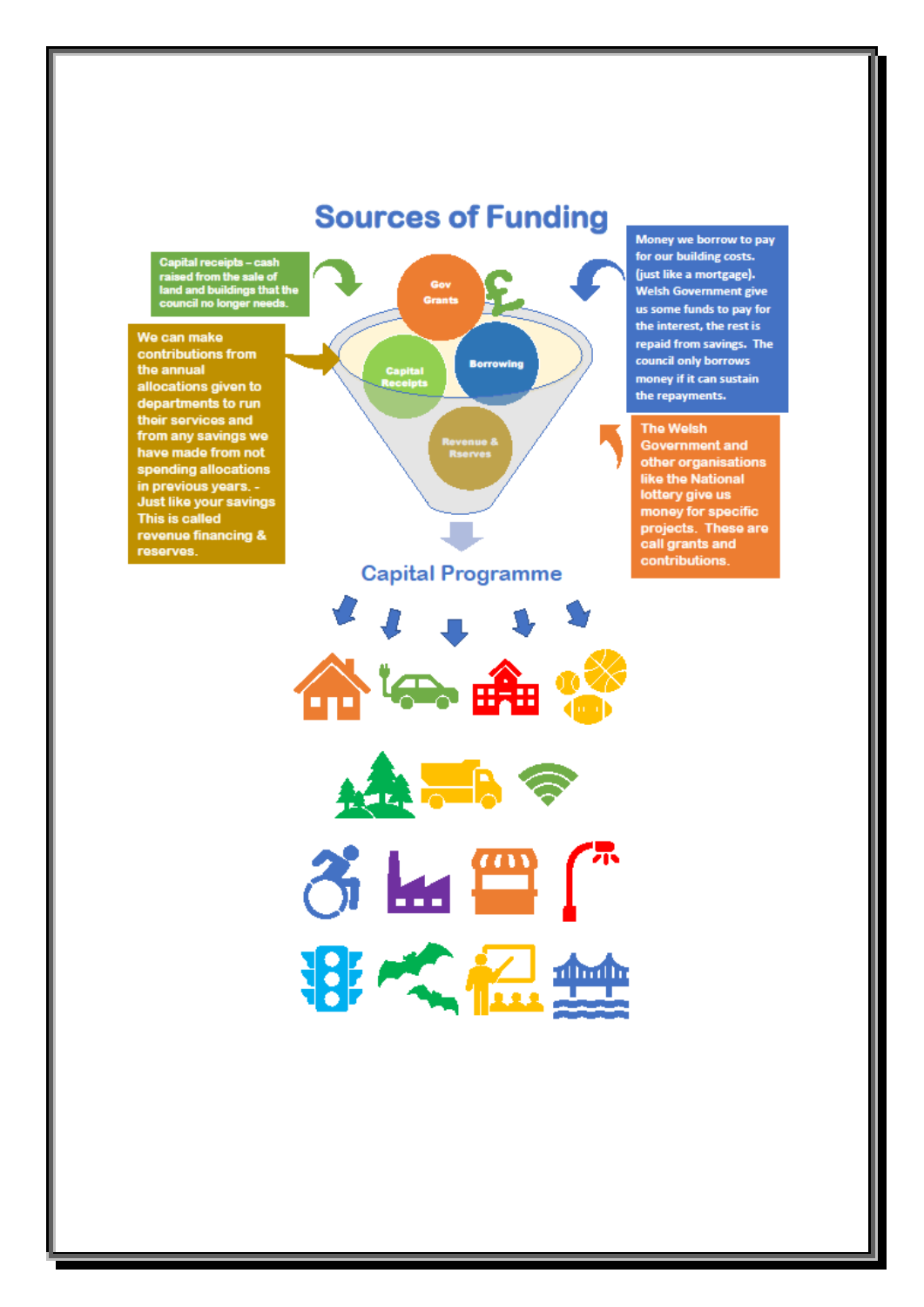| <b>Capital Budgets</b><br>by Department: | 2021/22<br>£'000 | 2022/23<br>£'000 | 2023/24<br>£'000 |
|------------------------------------------|------------------|------------------|------------------|
| Communities                              | 6,675            | 2,000            | 2,000            |
| Environment                              | 28,593           | 8,181            | 5,376            |
| <b>Education &amp; Children</b>          | 30,559           | 34,380           | 18,477           |
| <b>Chief Executive</b>                   | 2,451            | 465              | 465              |
| Regeneration                             | 18,973           | 4,500            | 4,500            |
| <b>City Deal Projects</b>                | 46,096           | 14,100           |                  |
| <b>Total Budget</b>                      | 133,347          | 63,626           | 30,818           |

#### Overview of General Fund Capital Programme

|            | <b>Financed by:</b>                             | 2021/22<br>£'000 | 2022/23<br>£'000 | 2023/24<br>£'000 |
|------------|-------------------------------------------------|------------------|------------------|------------------|
|            | <b>Borrowing</b>                                | 12,959           | 7,905            | 6,925            |
|            | Unhypothecated<br><b>General Capital Grants</b> | 5,941            | 5,941            | 5,941            |
|            | <b>External Grants</b><br>& Contributions       | 69,493           | 40,430           | 17,040           |
|            | Reserves                                        | 38,121           | 9,334            | 896              |
|            | Direct Revenue Financing                        | 1,616            | 16               | 16               |
| <b>OUR</b> | <b>Capital Receipts</b>                         | 5,217            | 0                | $\overline{0}$   |
| Executive  | <b>Total Funding</b>                            | 133,347          | 63,626           | 30,818           |

out their aspirations for Carmarthenshire in the document "Moving forward in Carmarthenshire: the next 5 years". The capital programme has been developed and approved to support this vision for the future to become a reality. In addition, we have revised our priorities to include an economic stimulus package for local businesses as a direct response to the Covid-19 pandemic.

### Modernising Education

A modernising education programme is the flagship policy which has seen over £200million invested to date, in the building of new schools and upgrading others, with a further commitment to fund future investments of £129million.

Health & Wellbeing

Improving the health and wellbeing of residents is a key aspiration and to this end we are committed to delivering:

- A new leisure centre for Llanelli as part of the Swansea Bay City Deal Pentre Awel Wellness Project,
- Developing Carmarthenshire as a national hub for cycling. To this end we have already seen investments in a new BMX track and a closed road circuit in Pembrey, which have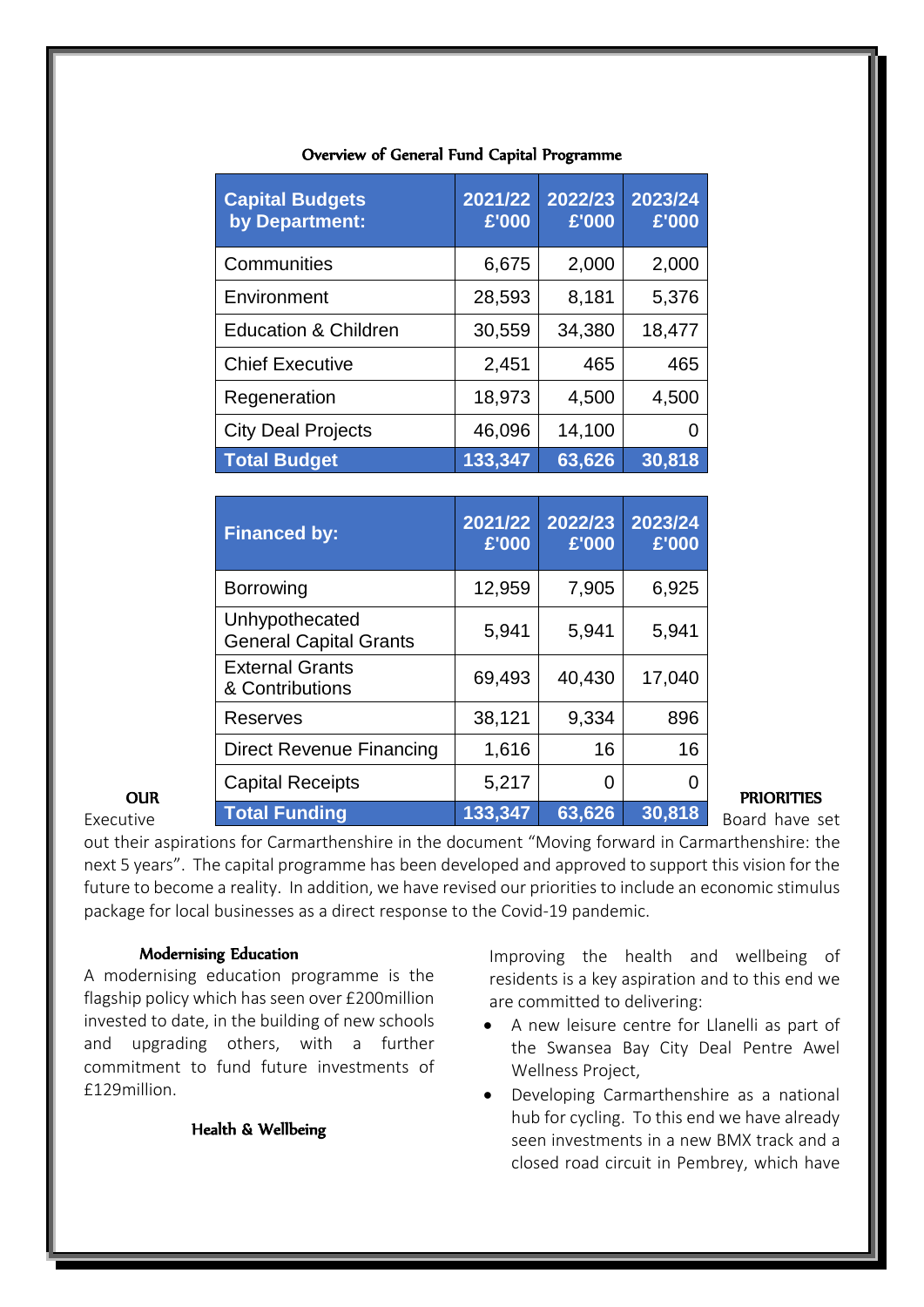complemented the existing facilities at the Brechfa Forest and the velodrome in Carmarthen.

#### Agile Working / New ways of Working

An agile working approach across the authority coupled with a desire to embrace and compound new ways of working, fast-tracked in 2020 as a consequence of the pandemic, will enable us to make the best use of resources and identify any redundant assets that could be sold; raising income from capital receipts to fund strategic capital projects.

#### Helping Local Businesses

Many businesses have seen a downturn in fortunes because of the pandemic. A dedicated economic stimulus and business support package together with wider regeneration funding, will boost local economies. It includes specific investment in a growth plan for our smaller ten satellite towns.

#### Cultural Heritage

Building on our transformation plan for the museum provision. Major refurbishments at the county museum at Abergwili, Parc Howard, and a new Museum of Speed at Pendine, together with a new county archive and storage facility at "Y Stordy" will ensure that our valuable cultural learning and tourism resource is improved for residents and visitors and maintained for future generations. Further investment in culture will see the redevelopment of the Oriel Myrddin Gallery in Carmarthen. This will also build on our commitment to see the wider regeneration of the "Old Town Quarter" within the County Town.

#### Decarbonisation

In a commitment to future generations, we have repurposed funding of £500k for grants to businesses to embrace renewable energy initiatives and decarbonisation projects, to act as a catalyst for wider investments from the private sector in this area.

We will also see growing investments in electric car charging infrastructure across the county.

#### Highways

The economic prosperity of our towns is enhanced by improvements to road infrastructure.

The new Carmarthen western link road has provided much needed improvements to traffic flows, access to the new S4C headquarters at "Yr Egin" and the planned Phase 2 of that development and created development opportunities for new housing and retail.

The Cross Hands economic distributor road coupled with associated developments at the Cross Hands strategic employment site will boost the economy in the Gwendraeth Valley. The development of the Ammanford distributor road will improve traffic flows and enhance retail investment opportunities.

#### Digital Transformation

A commitment to continued investment in ICT coupled with a digital transformation programme aims to ensure that Carmarthenshire services are fit for purpose in the digital age. The county will also benefit from the rollout of enhanced regional connectivity as part of investments by the Swansea Bay City Region.

#### Housing

The Carmarthenshire Home Standards Plus (CHS+) Business Plan 2021-2024 details the Council's priorities, plans and actions for council housing in Carmarthenshire for the future years. The plan covers all housing services and assets in the Housing Revenue Account (HRA). It sets out the objectives of the CHS+ and what this means for tenants and leaseholders across a range of housing activities. The CHS+ is 100% compliant with the Welsh Government's own standard of social housing quality, the 'Welsh Housing Quality Standard' (WHQS). Against a background of the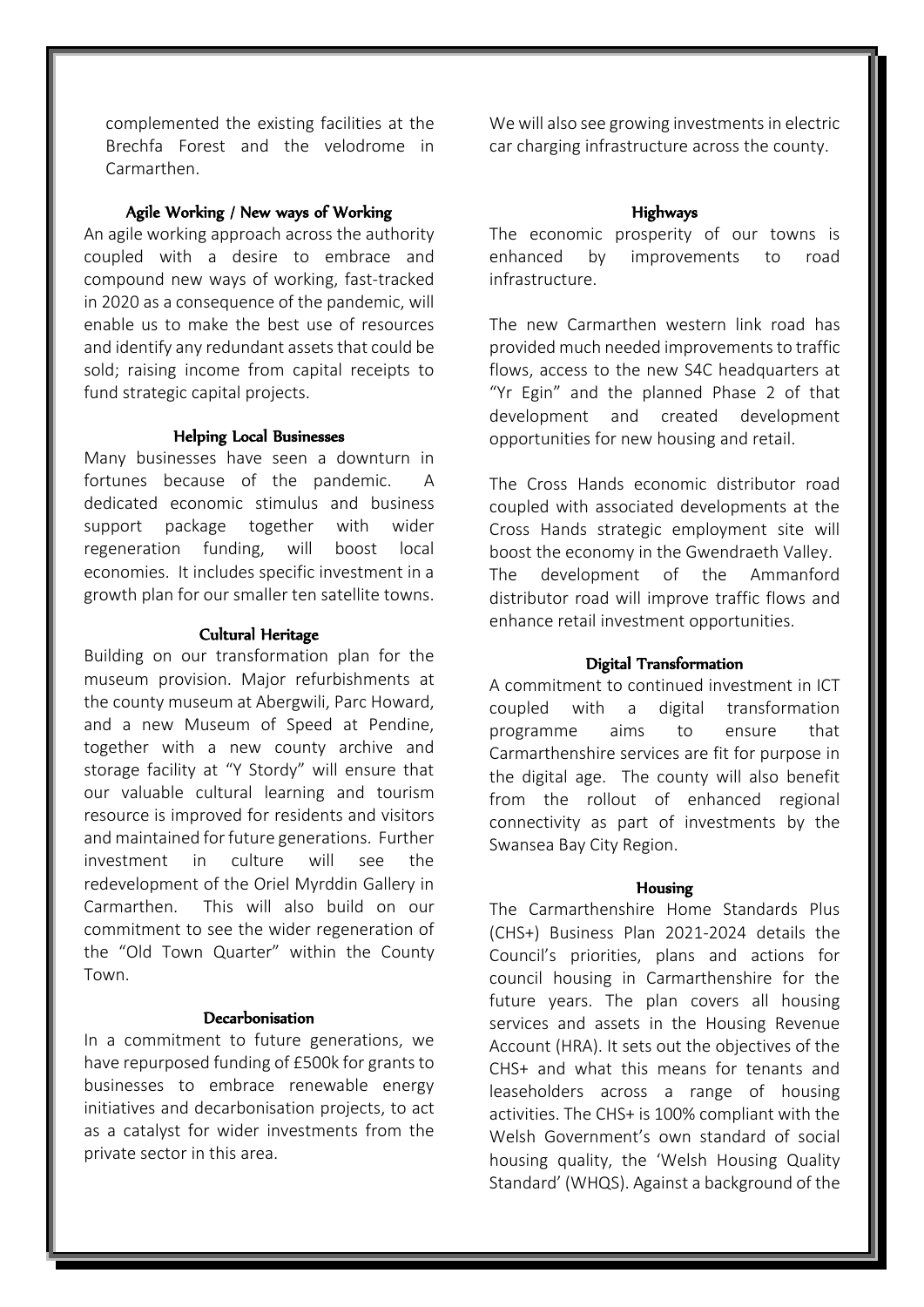borrowing cap being lifted by central government for local authority HRA borrowing, Carmarthenshire has delivered 1000 Affordable Homes by March 2020, a year ahead of the scheduled target of 1000 by 2021. We are working with research partners to inform our decarbonisation strategy, which will be embedded in future investment programmes. The Council is implementing a 10-year Housing Transformation Master Plan which will "play a pivotal role in not only developing additional affordable homes but will allow us to significantly contribute to key Council developments and regeneration initiatives to grow the economy across the County."

In addition, the Council plans to continue to invest over £56m in maintaining tenants' homes over the next three years.

A local housing company, Cartrefi Croeso, was established in 2018 with the aim of realising new opportunities, to offer families an alternative to social housing by delivering a mix of new affordable homes for sale or rent, and to take advantage of the commercial skills of local organisations.

- The Council recognises the importance of strategic asset management in providing the foundation for its investment plans so within the CHS+ Business Plan has highlighted four key themes for future investment which will include developing plans in relation to decarbonisation. These themes are:
- Supporting tenants & residents
- Investing in our homes & the environment.
- Providing more homes.
- Community Benefits & procurement.

| <b>HRA Capital</b><br><b>Budgets:</b>         | 2021/22<br>£'000 | 2022/23<br>£'000 | 2023/24<br>£'000 |
|-----------------------------------------------|------------------|------------------|------------------|
| Maintain the<br>standard                      | 13,592           | 11,950           | 12,071           |
| <b>Support Tenant and</b><br><b>Residents</b> | 4,123            | 3,569            | 2,530            |
| Provide more<br>affordable homes              | 17,793           | 18,840           | 12,850           |
| Decarbonisation                               | 200              | 1,380            | 1,500            |
| Support the<br>delivery of CHS+               | 1,925            | 1,686            | 1,639            |
| <b>TOTAL</b>                                  | 37,633           | 37,425           | 30,590           |

#### HRA CAPITAL SPENDING AND FUNDING

| <b>Financed by:</b>                  | 2021/22 | 2022/23 | 2023/24 |
|--------------------------------------|---------|---------|---------|
|                                      | £'000   | £'000   | £'000   |
| <b>Welsh Government</b><br>Grant-MRA | 6,228   | 6,228   | 6,228   |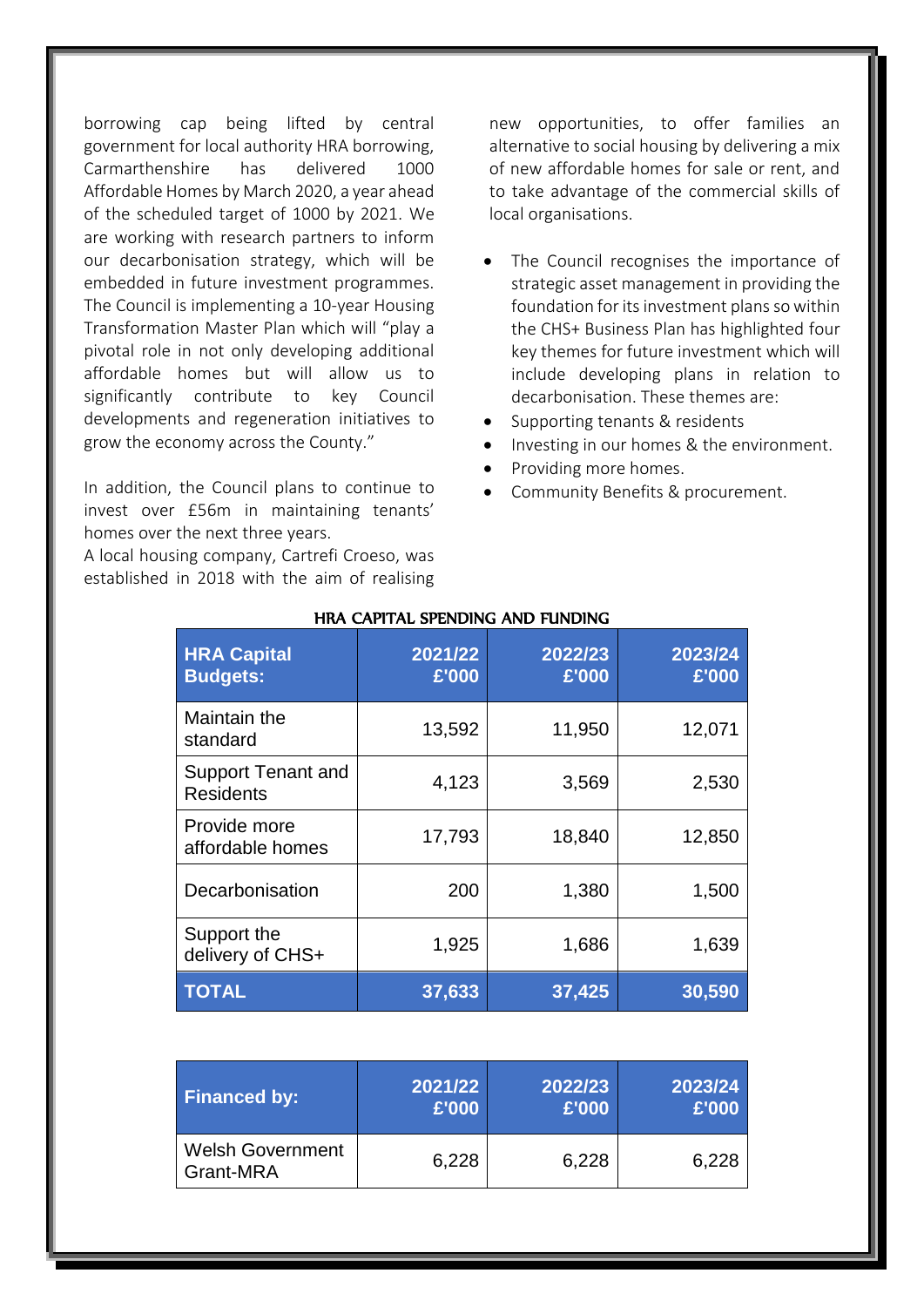| <b>Welsh Government</b><br>Grant-IHP & Other | 1,600  | 1,700  | 1,700  |
|----------------------------------------------|--------|--------|--------|
| <b>Direct Revenue</b><br>Financing           | 11,333 | 9,882  | 10,347 |
| <b>Borrowing</b>                             | 18,472 | 19,615 | 12,315 |
| <b>TOTAL</b>                                 | 37,633 | 37,425 | 30,590 |

#### TREASURY MANAGEMENT

The Council produces a Treasury Management Policy and Strategy which is approved by full Council annually as part of the budget setting process. There are close links between the Capital Strategy and Treasury Management Strategy.

The capital programme determines the borrowing need of the Council, essentially the longer-term cash flow planning, to ensure that the Council can meet its capital spending obligations. This management of longer-term cash may involve arranging long or short-term loans or using longer term cash flow surpluses. On occasion any debt previously drawn may be restructured to meet Council risk or cost objectives.

#### PRUDENTIAL INDICATORS

Under the Local Government Act 2003 and the Prudential Code for Capital Finance in Local Authorities (revised in 2017), local authority capital spending and its borrowing to fund that spending is limited by what is affordable, prudent and sustainable. The Prudential Code sets out several indicators that enables the authority to assess affordability and prudence.

These indicators are included in the annual Treasury Management Policy and Strategy.

#### COMMERCIAL ACTIVITY

Our commercial portfolio consists of a variety of asset types, namely: Retail Units, Industrial

Estates, Farms, Ground leases and Provision & livestock Markets. The portfolio generates revenue through rental receipts with opportunities to enhance income through rent reviews and renewals depending on the terms of each agreement. The Council has 20 Industrial estates located around the County with a total of around 400 units, together with 26 farms, 2 Provisions markets and 3 Livestock Markets. There are 104 Ground leases and Retail units (other than those forming part of the provisions markets).

In addition to generating a commercial return the portfolios meet corporate objectives of encouraging and supporting business and employment development, rural initiatives and town centre regeneration. In many instances the support of these broader aims is as important and income generation, and it's the Council's role to balance commercial returns with economic development objectives and corporate priorities.

Each portfolio will be managed uniquely considering its objectives, however, the underlying principle is that the Council makes the best use of its resources by increasing returns wherever possible, taking on board wider corporate priorities.

#### RISK APPETITE

Risk appetite can be thought of as the amount of risk an organisation is willing to accept, tolerate or be exposed to, in pursuit of its strategic and organisational objectives. The Council recognises that its appetite for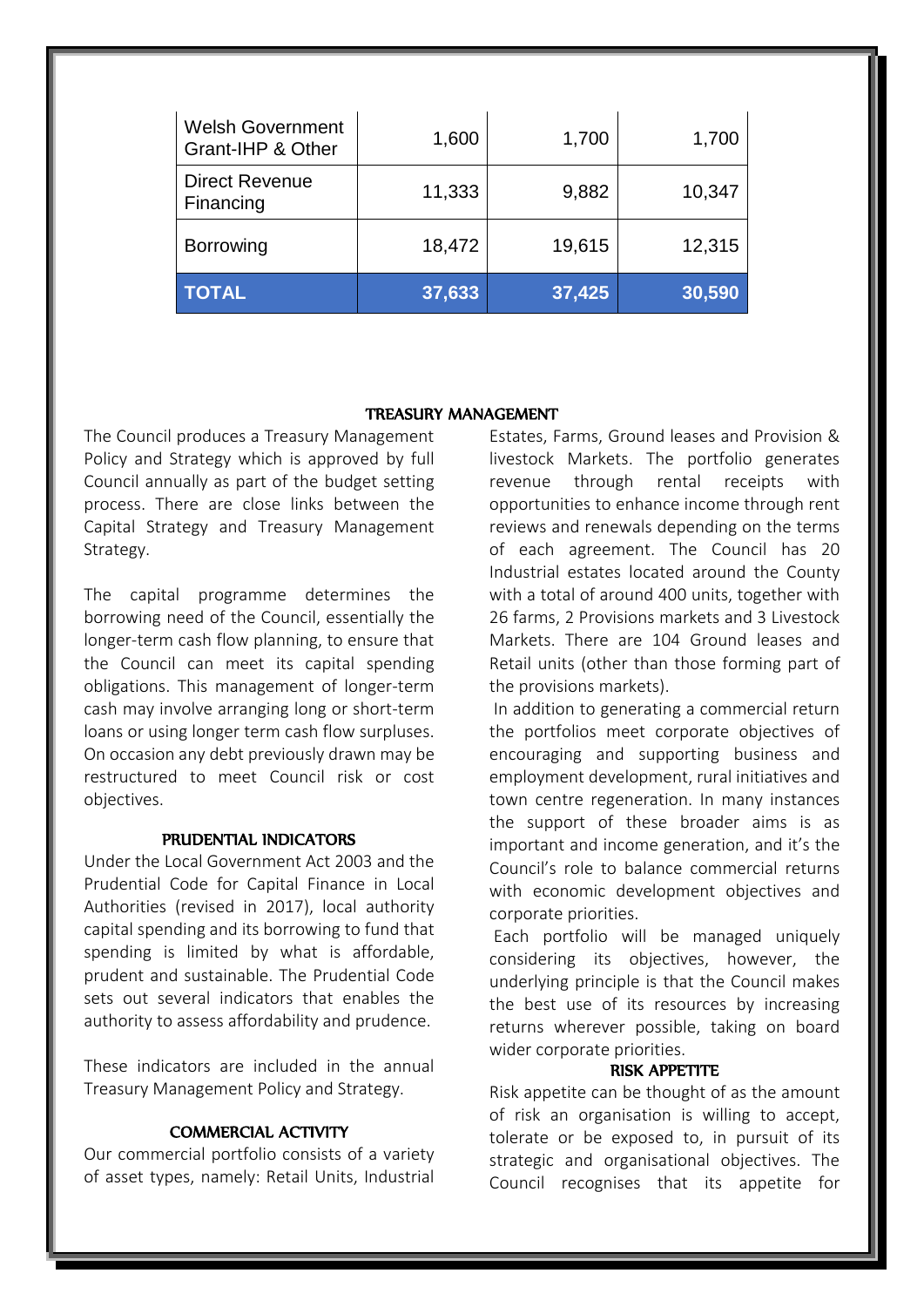different types of risks will vary and needs to reflect both its capability and its ability to exercise control.

By virtue of its statutory responsibilities for public services and associated functions, the Council often has limited choice in whether to accept or tolerate risk. Clearly there are some types of risks where the Council's tolerance will be extremely low, or risk averse, for example, those that could:

- Endanger the safety of service users, employees, members or the general public
- Damage the Council's reputation or financial standing
- Lead to breaches of laws and/or regulations
- Threaten the future operations of the Council.

In some circumstances, the Council is willing to accept a different level or type of risk in pursuit of its strategic objectives. For example, capital schemes typically invoke risks such as achievement of timescales and financial targets, management of contractors and satisfaction of service requirements.

In other areas, the Council's appetite for risk has evolved in response to the changing and challenging environment in which local government now operates. For example, in response to reductions in central government funding, the Council has been willing to consider commercial income generating ventures and invest to save proposals in addition to service reductions and efficiencies to secure financial stability.

It is not possible to articulate the Council's appetite for every form of risk it may encounter or to predetermine which risks are acceptable or not acceptable. Instead, this strategy aims to inform and strengthen the decision-making process, to ensure that:

 Risks, as well as benefits and opportunities, are always considered, identified and reported

- Risks are assessed and recorded consistently, in accordance with the Council's risk management methodology
- Proposals which are likely to involve higher or more challenging levels of risk, such as creation of new partnerships, investments in major projects, or commercial activities, are subject to a robust and detailed risk appraisal process
- Risks which are likely to impact the achievement of one or more corporate objectives or to carry significant financial implications are escalated to the senior management team and the Executive Board for review and approval.
- Exposure to risks for which the Council's tolerance is low, such as the examples given above, is minimised.

#### REVENUE IMPLICATIONS

Serious consideration is given to the implications a project will have on the revenue budget, both in the short and long term. It may be that a scheme may produce savings in terms of ongoing maintenance in some instances. In other cases, the scheme may enhance the level of service to our customers but could add to the maintenance requirements of the service in the long term, particularly in the case of additional assets. There may be a need to provide additional resources such as finance, personnel, property, or ITC equipment, or there may be efficiency savings.

#### KNOWLEDGE AND SKILLS

The Capital and Treasury Management functions are managed by a team of professionally qualified accountants with extensive Local Government finance experience between them. They all follow a Continuous Professional Development Plan (CPD) and attend courses on an ongoing basis to keep abreast of new developments and skills.

The Council's Section 151 Officer is the officer with overall responsibility for Capital and